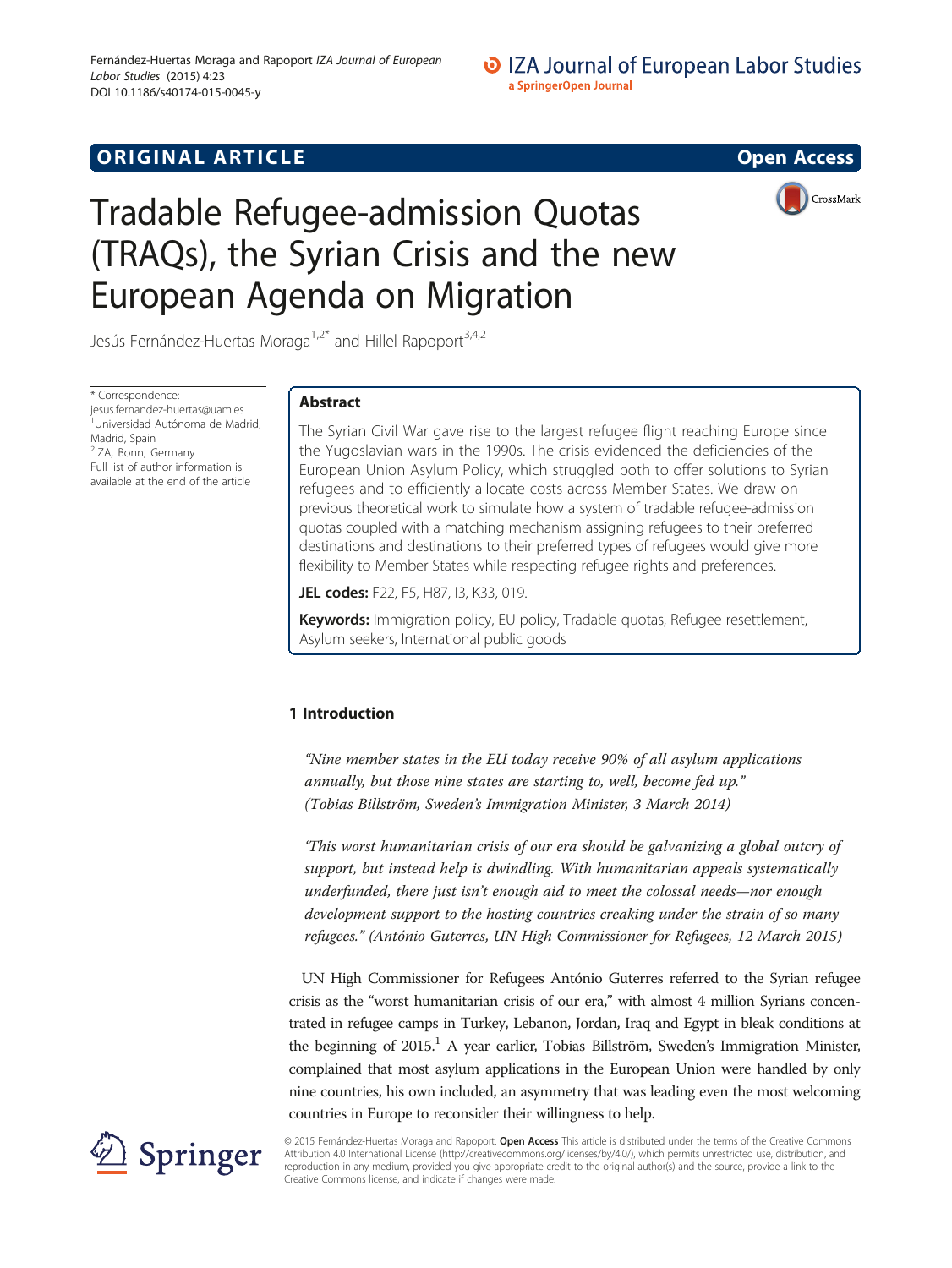This refugee crisis in the neighborhood of the European Union put EU policies and institutions dealing with refugees and asylum seekers under heavy pressure to reform. The emergency humanitarian situation and the sheer volumes involved acted as stress-tests for the "Common European Asylum System" (CEAS). It is only fair to say that, by and large, the system was unable to provide appropriate responses to the new situation. In Guterres' words: "If we fail to provide adequate support to refugees and their hosts, and to build up their resilience to cope with the long-term pressures of this increasingly protracted refugee situation, we risk a further destabilization of the entire region."<sup>2</sup> Sadly enough, the CEAS remained largely virtual for a long time, prompting strong criticism of its legal framework (see De Bruycker et al., [2010](#page-12-0)); at the same time, the pressure to "do something" generated frantic policy experimentation, with a succession of spectacular but often short-lived initiatives, such as the "Mare Nostrum" operation (Fargues and Bonfanti, [2014](#page-12-0); Fargues and Di Bartolomeo, [2015\)](#page-12-0).

In May 2015, the European Union launched the new European Agenda on Migration (European Commission, [2015a](#page-12-0)). The Agenda called for triggering, for the first time, the "emergency response system envisaged under Article 78(3) TFEU," including "a temporary distribution scheme for persons in clear need of international protection to ensure a fair and balanced participation of all Member States to this common effort".

This paper goes two steps beyond the European Agenda on Migration with a proposal on how to coordinate policy responses across Member States in response to refugee crisis. Our proposal builds on well-established models in public economics (markets for tradable quotas) and on recent theoretical contributions in the field of mechanism design (the "matching" component in what follows). These tools have been successfully applied to issues as diverse as pollution, kidney transplants, or to the allocation of students to schools, colleges and hospitals. With some adaptation, they can also be applied to improve the EU's asylum and refugee-admission policy in terms both of efficiency and equity.

The system would have two key elements: the market for refugee-admission quotas and the matching mechanism. In the market, countries would trade quotas previously assigned according to an allocation key like the one proposed in the European Agenda on Migration (European Commission, [2015a\)](#page-12-0). This would make sure that countries more willing to host refugees would welcome more of them and be compensated for doing so by countries less willing to host refugees. The second element, the matching mechanism, is needed in order to make sure that refugee rights are respected at all times. In particular, it guarantees that no refugee is forced to go to an undesired destination. In addition, it generates further efficiency gains by allowing refugees to choose their preferred destinations and countries their preferred, if any, types of refugees.

The full model was developed in Fernández-Huertas Moraga and Rapoport ([2014\)](#page-12-0) and adapted to the EU Asylum Policy in Fernández-Huertas Moraga and Rapoport [\(2015](#page-12-0)). This paper shows how such a system could work in the context of the Syrian refugee crisis. We first describe the theory behind the proposed system and then proceed to simulate the market side of the proposal under different parameterizations. We conclude with a summary of the main insights from our analysis and by discussing the need for experimentation before undertaking major reforms of the CEAS.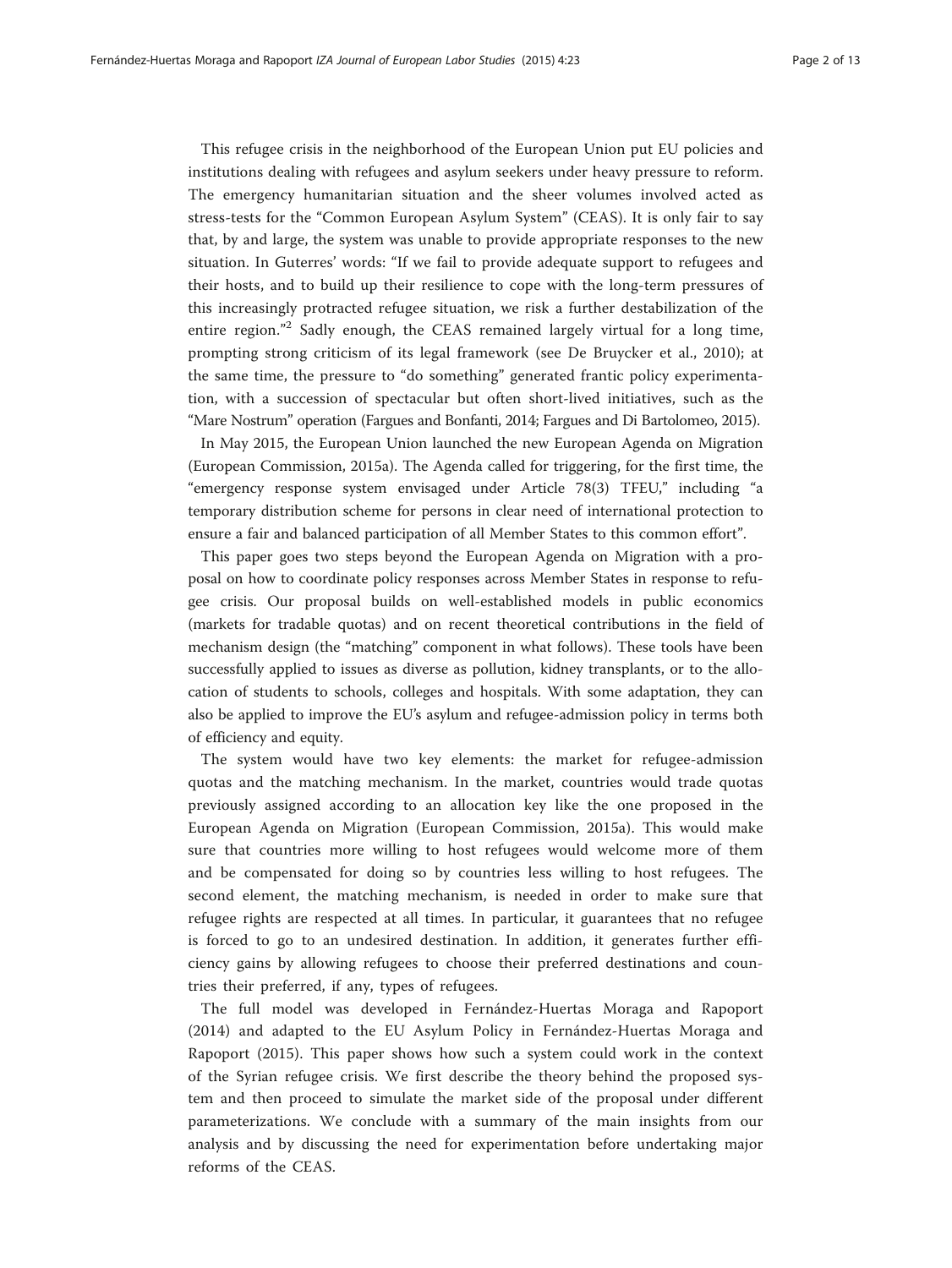#### <span id="page-2-0"></span>2 The proposal

In earlier work (Fernández-Huertas Moraga and Rapoport, [2015\)](#page-12-0), we set out a "tradable refugee-admission quotas (TRAQs) system with matching" in four steps. The first one is borrowed from earlier proposals, including the European Agenda on Migration. Numbers 2 and 3 refer to our proposal proper, while number 4 just relates it to existing policies, as reflected in an EU pilot project.

#### 2.1 The distribution Key

First, we start by documenting the general recognition in both academic and policy circles for the need to reform the CEAS and the need to structure EU asylum policy reform around a number of core legal and institutional principles; first among them is the notion of solidarity, both internal (sharing responsibility among EU member countries) and external (providing refugee protection to those who most deserve it). Regarding "responsibility-sharing" (often improperly referred to by the less politically-correct term "burden-sharing"), we recall the findings of studies (notably Hatton, [2012,](#page-12-0) and Thielemann et al., [2010](#page-12-0)) trying to assess the fair share of refugees and asylum seekers each EU country should take according to its "capacity." For example, Thielemann et al. [\(2010](#page-12-0)) suggest that based on an "equal burden sharing rule" (assessed by a "combined capacity index"), more than one third of the asylum seekers that were present within the EU borders in 2010 should have been transferred to other countries within the EU. Wagner and Kraler [\(2014\)](#page-12-0) compare up to seven different quota distribution rules that have either been proposed or implemented within countries. Their implications in terms of the share of asylum seekers that should be allocated to each EU Member State are shown in Fig. 1:

The rules are the following:

- 1. SWP Model: 40 percent economic strength (GDP), 40 percent population size, 10 percent geographic area and 10 percent unemployment rate.
- 2. German Proposal 1994: one-third population size, one-third geographic area and one-third economic strength (GDP).

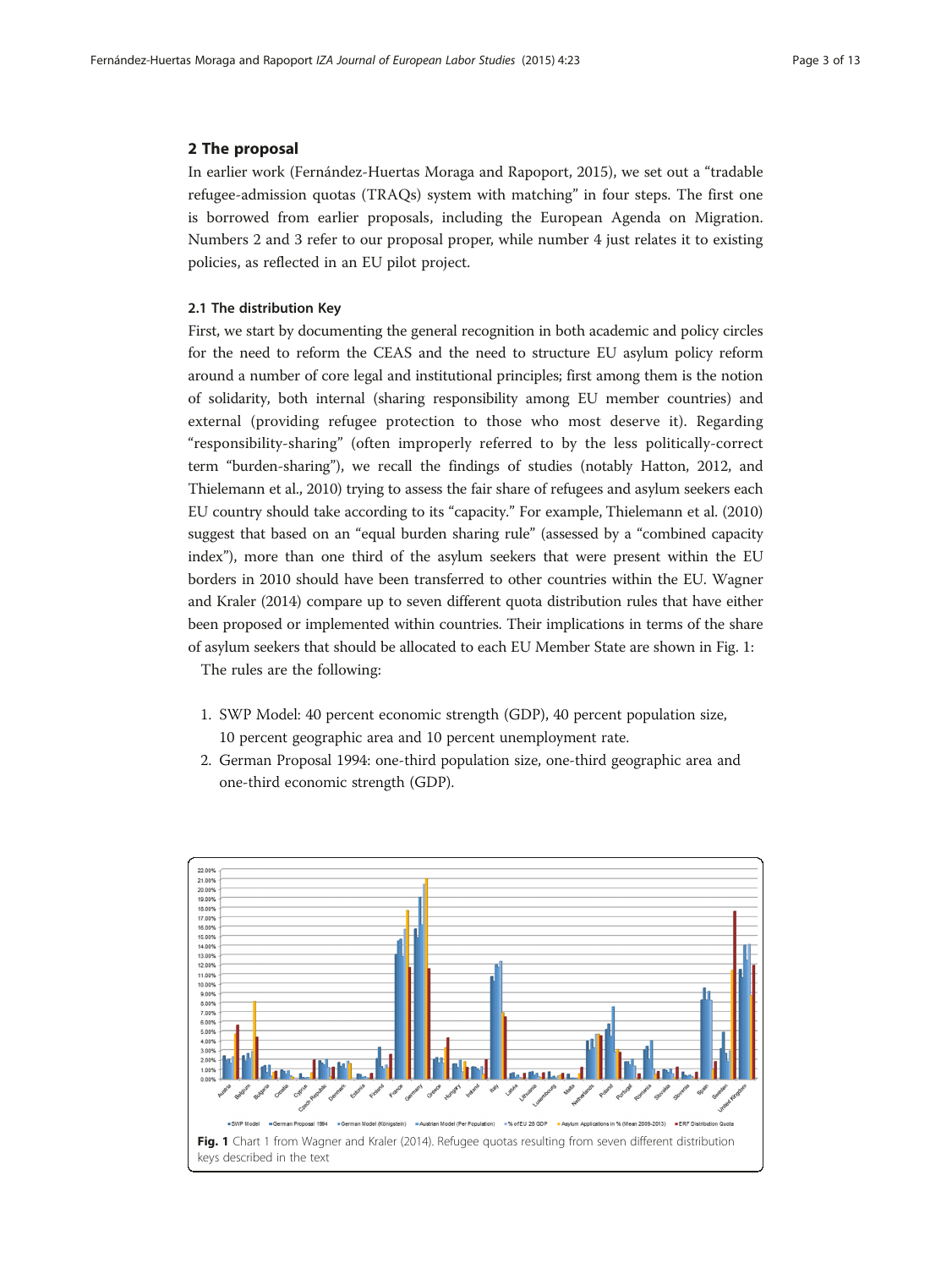- 3. German Model for internal dispersal: one-third population size and two-thirds share in total tax revenue.
- 4. Austrian Model for internal dispersal: population size.
- 5. Share of EU GDP or economic strength.
- 6. Mean Asylum Applications in 2009–2013.
- 7. European Refugee Fund distribution key: 30 percent based on number of beneficiaries of international protection admitted in the last three years and 70 percent based on number of applicants for international protection admitted in the last three years.

Figure [1](#page-2-0) shows that rules 1 to 4 give rise to similar distributions of quotas, based mostly on economic strength and population, which are typically highly correlated. Rules 6 and 7 are a bit different as long as they are based on actual applications and refugees accepted by the countries. In this sense, they can be seen as having an inertia component, which can alternatively be interpreted as either maintaining the status quo or else as reflecting revealed preferences on the part of Member States.

The European Agenda on Migration (European Commission, [2015a\)](#page-12-0) introduced an eighth distribution key with the following components (European Commission, [2015b\)](#page-12-0): a) the size of the population (40% weighting), b) the total of the GDP (40% weighting), c) the average number of spontaneous asylum applications and the number of resettled refugees per one million inhabitants over the period 2010– 2014 (10% weighting) and d) the unemployment rate (10% weighting). Hence, it is basically a replication of rule number 1 that substitutes the geographical area element with something similar to rules 6 and 7, although used in the opposite direction. Rather than to ensure some inertia, the inclusion of the previous number of resettled refugees aims at relieving the efforts of those countries that received more refugees in the past.

Next, we detail the two components of our proposed mechanism, which are borrowed from the broader scheme developed in Fernández-Huertas Moraga and Rapoport ([2014\)](#page-12-0).

#### 2.2 The market for tradable refugee-admission quotas

The first component is the tradable quotas system. Its principle is to determine a total number of asylum seekers/refugees to be hosted by the EU and a distribution of initial quotas across countries. We are agnostic with respect to the total number and the initial allocation, which could be done according to any of the eight rules mentioned above. These issues must be addressed in any solidarity mechanism, not just ours. The advantage of a tradable quotas system, however, is that it allows for revealing information on the true costs of accommodating refugees in the participating countries, and it allows (actually, forces) countries to exploit their comparative advantages in either "hosting" or "funding." In other words, there are two ways by which countries can contribute to the public good of the "international protection of refugees:" through visas or through money. The market for admissions will allocate refugees so that the marginal cost of hosting them is equalized across destinations. The solution is efficient in that it minimizes the total cost (or, for a given total cost, allows for the accommodation of more refugees).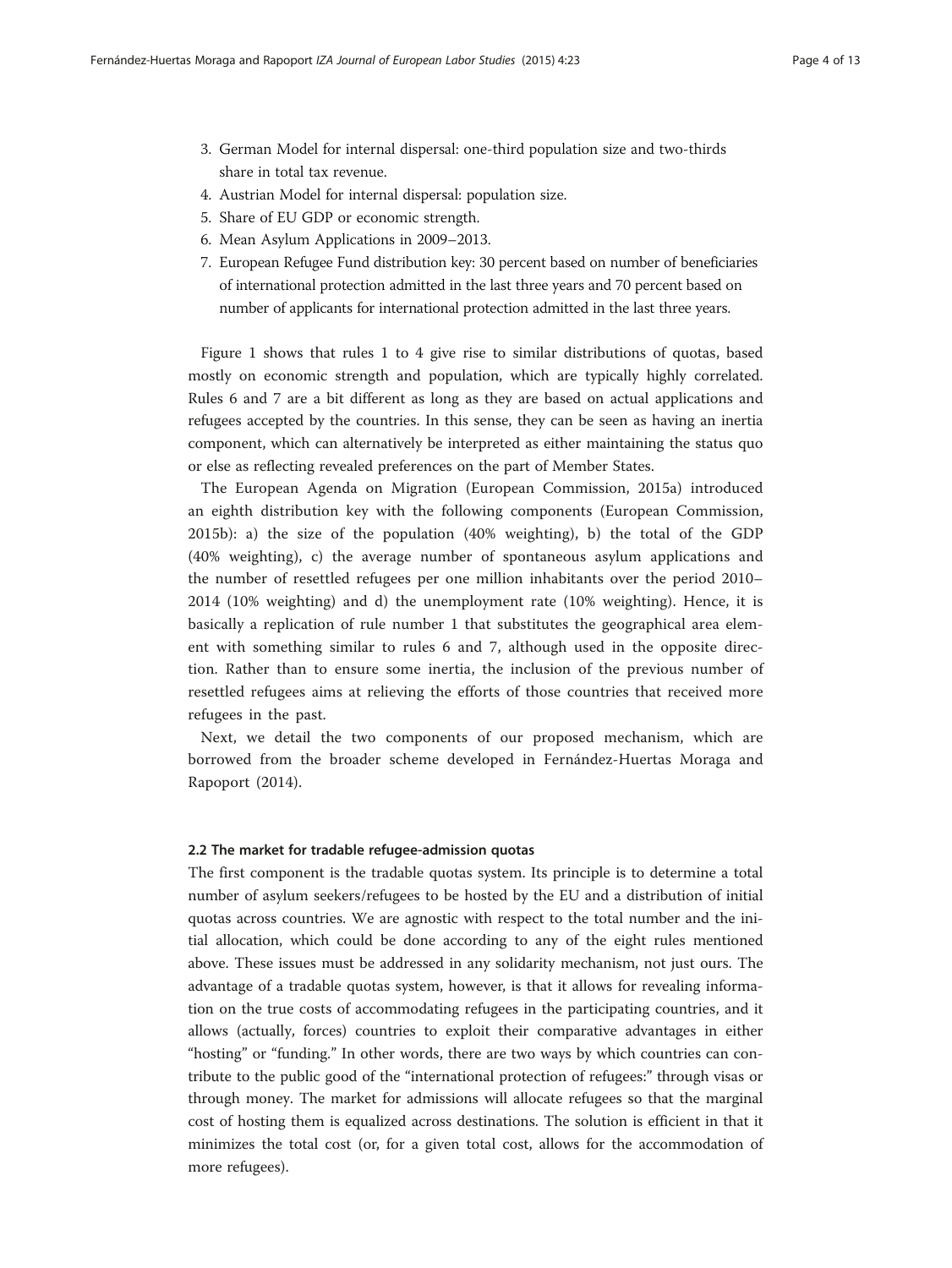Of course, for such a system to bring about benefits that exceed its set-up costs, there must be large cross-country differences in the costs of admitting refugees and asylum seekers. This will be more likely the case if countries are more dissimilar in their assessments of how "costly" refugees' admissions are (which in turn depends on how dissimilar they are in terms of economic performance, demographic structure, intrinsic preferences for diversity and cultural proximity, and any other dimension affecting the actual and perceived costs of hosting refugees). Finally, it is also important to assess the extent to which the EU Member States are opened to financial compensations among them as potential solidarity mechanisms. Thielemann et al. [\(2010](#page-12-0)) suggests that financial compensation is among the preferred mechanisms (together with information sharing and joint capacity-building) to put solidarity in the field of asylum policy into practice.

#### 2.3 The matching mechanism

The second component is the matching mechanism, whereby each candidate refugee (e.g., an asylum seeker or a refugee applying for resettlement within the EU) is asked to rank his or her preferred destinations. This means that they would prefer to be resettled in that destination (or have their asylum request examined there) rather than remaining in their current situation. Under no circumstance would a refugee or asylum seeker be forced to go to an undesired destination.

There are several matching mechanisms that could be compatible with our scheme. For example, we could have a one-sided matching mechanism in which only refugees and asylum seekers would express their preferences about their preferred destinations, while destination countries would have no say. In that case, candidate refugees would be ranked in a random order, with the first in line granted their first choice, the second in line their first choice, etc., until we have to go down the list as preferred destinations gradually fill up. This is known as the top trading cycles mechanism, which would be equivalent to a random serial dictatorship (the first in the line "dictates"). This mechanism is typically used for allocating students to housing units in a campus (Abdulkadiroglu and Sonmez, [1999\)](#page-12-0).

However, the matching mechanism does not need to limit the choices of the receiving countries. EU hosting countries could also express their preferences, this time  $vis-\dot{a}-vis$  the "type" of refugees they would like to host. For example, countries could express preferences according to the skill or education level of the refugees, their nationality, family status, or legal status (e.g., asylum-seekers vs. refugees applying for resettlement). This is done by "bidding" for certain types as part of the country's quota. If all countries have the same preferences, the result will be equivalent to a case where they are indifferent with respect to refugee type. If countries have diverging preferences, then allowing them to express these preferences will reduce the expected cost of the system.

Matching mechanisms in which both refugees and Member States could state their preferences are typically used to assign students to schools or colleges. Several mechanisms would be feasible, such as the student-proposing deferred acceptance mechanism. Fernández-Huertas Moraga and Rapoport [\(2014, 2015](#page-12-0)) recommend the countryproposing deferred acceptance mechanism by which countries would first propose visas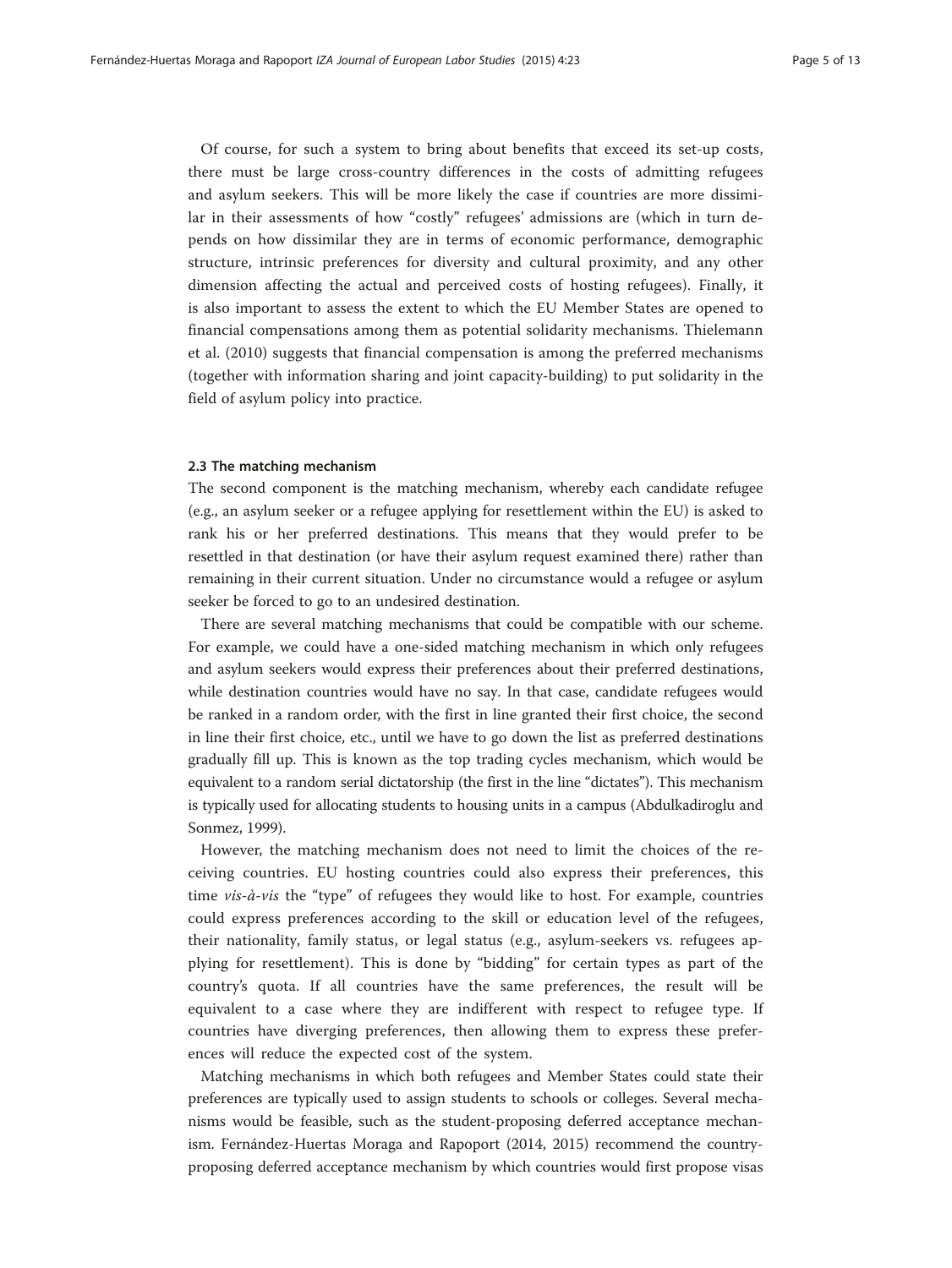for refugees, and refugees would decide whether to accept them or not in successive rounds. In practice, the mechanism simply requires collecting the preferences of both countries and refugees or asylum seekers. These preferences would take the form of a ranking of preferred destinations for refugees, in particular stating clearly which countries they would be unwilling to move to at all, and a ranking of preferred types of refugees for hosting Member States. The algorithm for the mechanism can then be programed and run in a centralized way, and the solution would be exactly the same as the solution to the game of proposals and counter-proposals.

#### 2.4 Comparing our proposal to existing policies: the EUREMA case

Overall, the combination of these two elements—the tradable quotas system and the matching mechanism—results in a policy tool that has lots of theoretical advantages: costefficiency, incentive compatibility, $3$  and fairness in cost-sharing and in refugees' allocation. Could it work in the real world? To try to assess this, Fernández-Huertas Moraga and Rapoport [\(2015\)](#page-12-0) concluded with a discussion of the properties of the proposed tool against the background of the EUREMA (European Relocation from Malta) Program. This program took place in 2011–12 and allowed for the relocation of about 500 refugees and asylum seekers in 15 participating countries. The selection of potential beneficiaries that were relocated was made in two steps: UNHCR first stepped in through a registration exercise, and then participating countries sent missions to Malta to make the final selection.

Importantly, from our perspective, the program was evaluated by the European Asylum Support Office (European Asylum Support Office, [2012\)](#page-12-0). The evaluation report reveals important information about the conception and execution of the program. First, it is clear that substantial attention was paid to the selection criteria and demands emanating from participating countries, but candidate refugees' preferences about destinations were largely neglected. This led to long delays, frictions and inefficiency.

Second, the report listed a series of problems identified by the participating countries including: delays in the identification of candidate refugees genuinely interested in relocation; lack of overlap between the participating states' selection criteria and refugee profiles; troubles in assessing the willingness and suitability of potential beneficiaries to being relocated; unclear criteria concerning relatives and family reunification<sup>4</sup>; and lack of will by some candidates to commit to relocation offers by new EU Member States where there are few migrant communities.

As explained above, a tradable quotas system (with a matching mechanism) is precisely designed to address these problems. Following the publication of the new European Agenda on Migration, we therefore examine below how our proposal could be implemented in the quantitatively much bigger (and, arguably, politically much more sensitive) context on the Syrian refugee crisis.

## 3 Simulations

This section simulates the policy proposal described above under different scenarios related to the Syrian refugee crisis. The functional forms and main assumptions of the calculations we present are taken from Fernández-Huertas Moraga and Rapoport ([2014](#page-12-0)), who simulated an extension of the US diversity visa lottery to the OECD under a similar mechanism.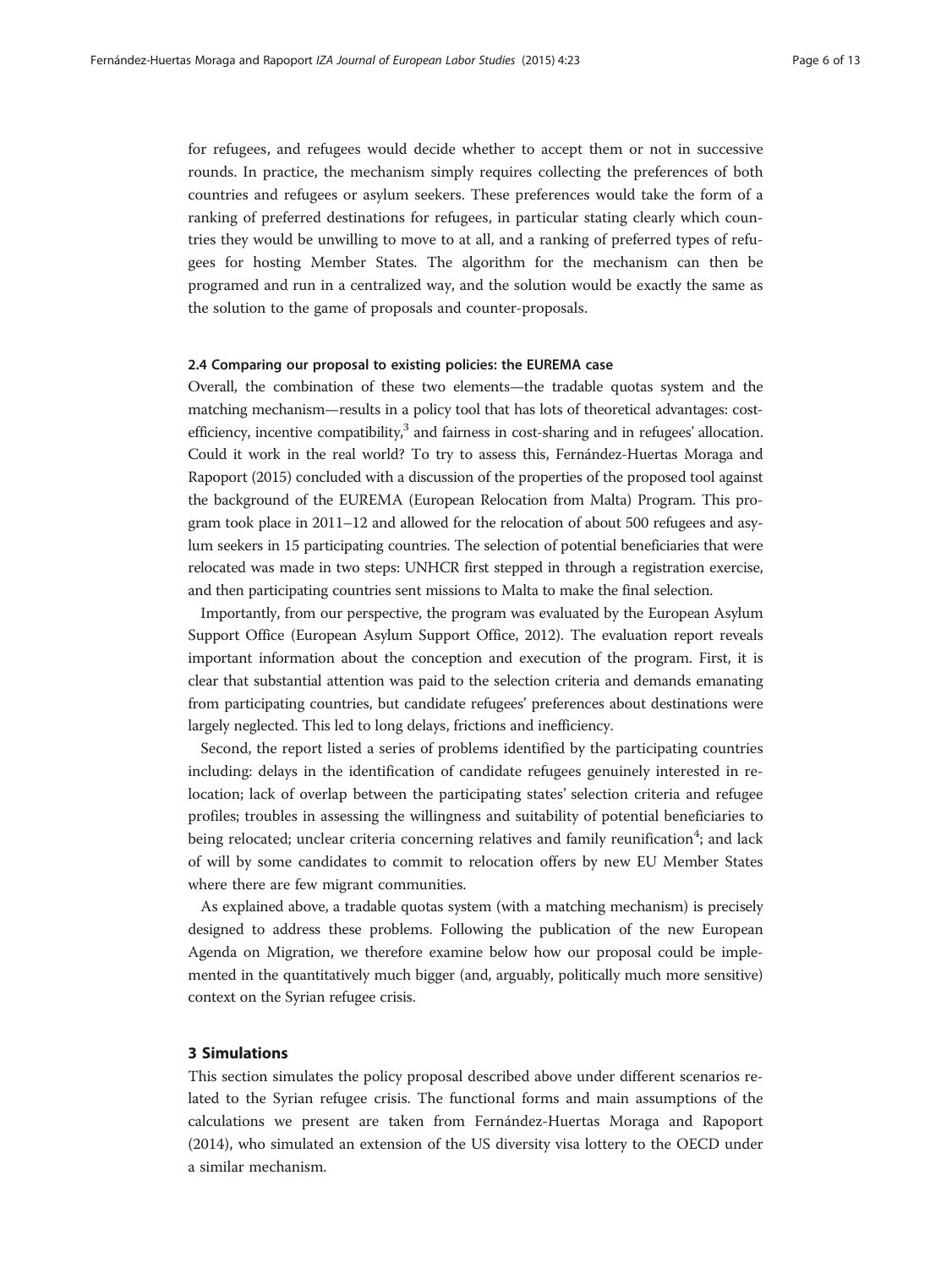#### 3.1 Basic assumptions

In particular, the cost function for country i of hosting  $r_i$  new Syrian refugees that we use in the simulations below is the following:

$$
c_i(r_i) = \frac{\gamma_i}{2} \frac{r_i^2}{pop_i}
$$

The country cost  $c_i(r_i)$  depends convexly on the number of refugees  $r_i$  hosted, on the total population of the country  $pop_i$  and on the country-specific parameter  $\gamma_i$ . The parameter  $\gamma_i$  can be interpreted as the degree of aversion for an individual country i to hosting additional Syrian refugees. An advantage of this formulation is the possibility of writing the marginal cost as a linear function of the share of incoming refugees over the total population:

$$
c_i'(r_i) = \gamma_i \frac{r_i}{pop_i}
$$

The remaining main ingredients of our proposal are the following:

- A total number of refugees to be resettled. In order to focus on the mechanics of the system, we confine ourselves to the little more than 40,000 Syrian refugees to be resettled pledged by EU Member States<sup>5</sup> at the beginning of 2015. Alternatively, we could use three more ambitious proposals by François Crépeau, UN Special Rapporteur on migrant rights, Amnesty International and UNHCR $<sup>6</sup>$  ranging</sup> between 130,000 and 200,000 refugees, or the one established by the European Agenda on Migration for relocating 40,000 arrivals in Greece and Italy to the rest of the European Union and resettling 20,000 refugees from third countries across all Member States (European Commission, [2015a](#page-12-0)). Since we are focusing on the Syrian crisis, we prefer to perform the simulations with the data that were referred exclusively to Syria.
- An initial distribution of quotas across countries before trading. We follow the eighth distribution key introduced in the previous section, that is, the one proposed in the European Agenda on Migration (European Commission, [2015a](#page-12-0), [2015b\)](#page-12-0).
- Preferences for refugee admissions. Following Fernández-Huertas Moraga and Rapoport [\(2014](#page-12-0)), we use both survey results on the willingness of natives to host additional refugees and revealed preferences, that is, the actual number of Syrian refugees pledged by European countries. The survey data correspond to the share of people in the Special Eurobarometer 380 from 2011 disagreeing with the statement: "The EU Member States should offer protection and asylum to people in need".
- A monetary reference on the cost of hosting refugees. We need a number to translate our model equations into euros. We use the per refugee quantity that the Asylum and Migration Fund provides EU member states with whenever they host an additional refugee, that is,  $6000$  to 10,000 euros.<sup>7</sup> We focus on the upper bound of 10,000 euros.

For the sake of brevity, we only present fully here two of the many simulations that we have performed. The rest, in particular those with different distribution keys, are available upon request.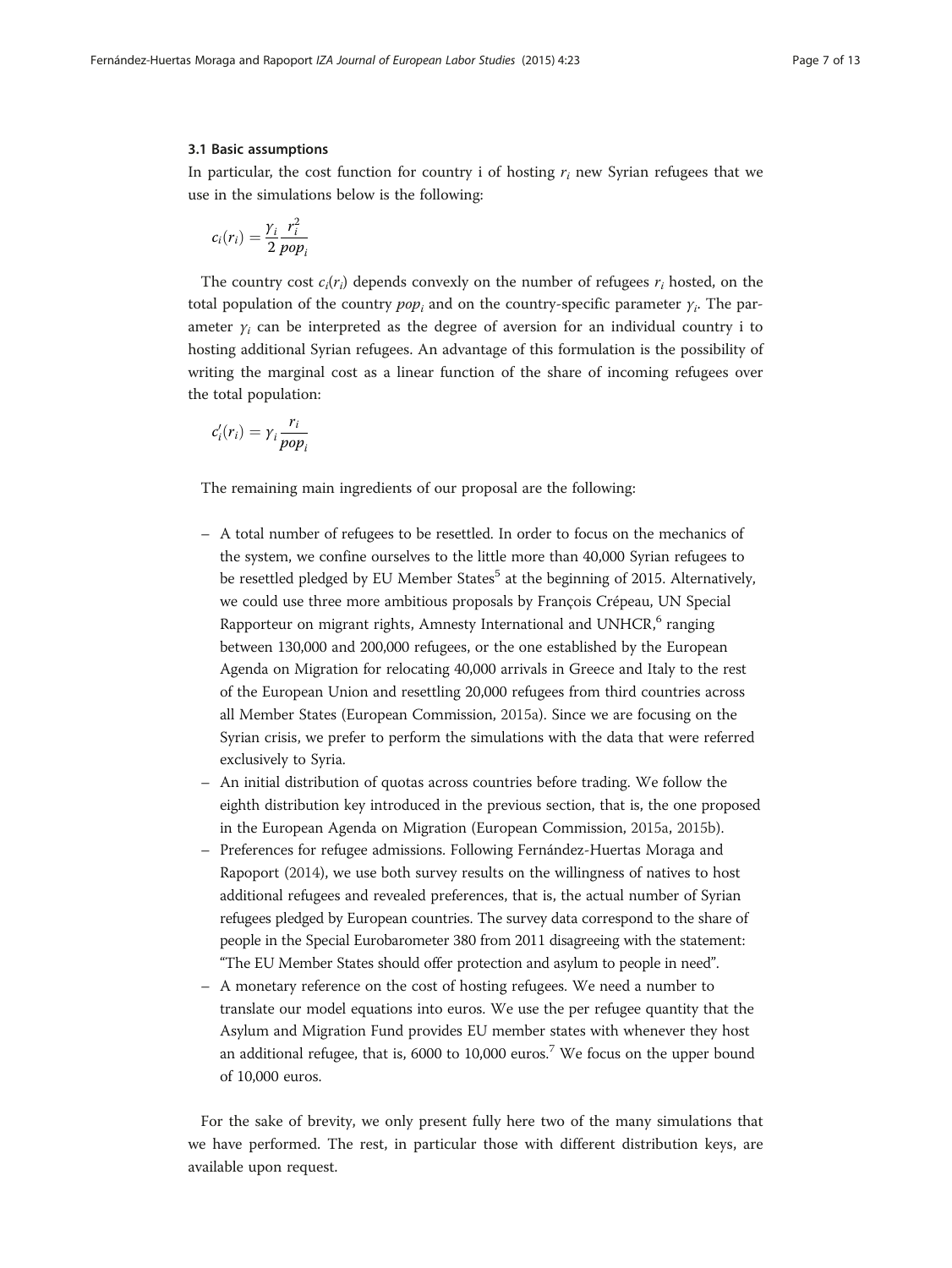#### <span id="page-7-0"></span>3.2 Simulation based on pledges (revealed preferences)

Table 1 presents our first simulation. We only consider Member States who had actually pledged to host Syrian refugees as of April 2015. These Member States account for 85 percent of the total quotas assigned by the European Commission [\(2015a](#page-12-0)) for resettlement from third countries. The actual pledges are shown in the first data column. The second shows a distribution of quotas following the European Commission proposal for resettlement from third countries rescaled for the omission of non-pledging countries. We can see that there are countries such as Germany, Sweden, Austria and Finland pledging to host more Syrian refugees than the EU proposal would suggest, while all the rest, notably the UK, Italy or Spain, pledge to host much fewer refugees than implied by the European Commission.

Suppose countries were assigned, by our mechanism, the quotas suggested by column 2 (on the basis of the EU resettlement proposal), what are the intrinsic preferences on refugee arrivals that could generate the actual observed pledges? This question is answered in column 3. The column gives us a measure of the anti-refugee sentiment of the Member States (in proportion to their population). For example, the UK, Poland and Spain, in such a market, would have revealed themselves as the countries disliking refugees the most. On the contrary, Germany, Sweden and Austria would be revealed

| Countries      | Pledges | Initial guotas<br>(EU proposal) | Anti-refugee<br>sentiment: deduced<br>from pledges | Market<br>quota | Cost reduction<br>with respect to<br>initial quota | Cost reduction<br>with respect<br>to pledges |
|----------------|---------|---------------------------------|----------------------------------------------------|-----------------|----------------------------------------------------|----------------------------------------------|
| Austria        | 1,500   | 1.047                           | 56                                                 | 1,500           | 19%                                                | 60%                                          |
| Belgium        | 300     | 1,156                           | 372                                                | 300             | 55%                                                | $-570%$                                      |
| Czech Republic | 70      | 1,238                           | 1502                                               | 70              | 89%                                                | $-3337%$                                     |
| Denmark        | 390     | 814                             | 144                                                | 390             | 27%                                                | $-217%$                                      |
| Finland        | 850     | 691                             | 64                                                 | 850             | 5%                                                 | 37%                                          |
| France         | 2,400   | 5,601                           | 273                                                | 2,400           | 33%                                                | $-267%$                                      |
| Germany        | 30,000  | 7,277                           | 27                                                 | 30,000          | 975%                                               | 151%                                         |
| Hungary        | 30      | 724                             | 3303                                               | 30              | 92%                                                | $-4627%$                                     |
| Ireland        | 421     | 641                             | 109                                                | 421             | 12%                                                | $-105%$                                      |
| Italy          | 450     | 4,691                           | 1326                                               | 450             | 82%                                                | $-1885%$                                     |
| Luxembourg     | 60      | 347                             | 90                                                 | 60              | 68%                                                | $-956%$                                      |
| Netherlands    | 500     | 1,726                           | 336                                                | 500             | 50%                                                | $-490%$                                      |
| Poland         | 100     | 2,269                           | 3806                                               | 100             | 91%                                                | $-4337%$                                     |
| Portugal       | 93      | 1,660                           | 1128                                               | 93              | 89%                                                | $-3370%$                                     |
| Spain          | 130     | 3,653                           | 3594                                               | 130             | 93%                                                | $-5420%$                                     |
| Sweden         | 2,700   | 1,158                           | 35                                                 | 2,700           | 177%                                               | 114%                                         |
| United Kingdom | 143     | 5,445                           | 4469                                               | 143             | 95%                                                | $-7416%$                                     |
| Total          | 40,137  | 40,137                          |                                                    | 40,137          | 92%                                                | 0%                                           |
| Quotas traded  |         |                                 |                                                    | 62%             |                                                    |                                              |
|                |         |                                 |                                                    |                 |                                                    |                                              |

Table 1 Simulation under revealed preferences: preferences are such that the market arrives at the actual number of pledges

Notes: Countries included are EU Member States that pledged to host Syrian refugees as of April 2015; pledges refer to the number of Syrian refugees they pledged to host as of April 2015; initial quotas are calculated by rescaling the EU proposal on resettlement for the omission of non-pledging countries; anti-refugee sentiment calculated as population over pledge divided by 1 million; market quota is the market allocation in this simulation given the assumptions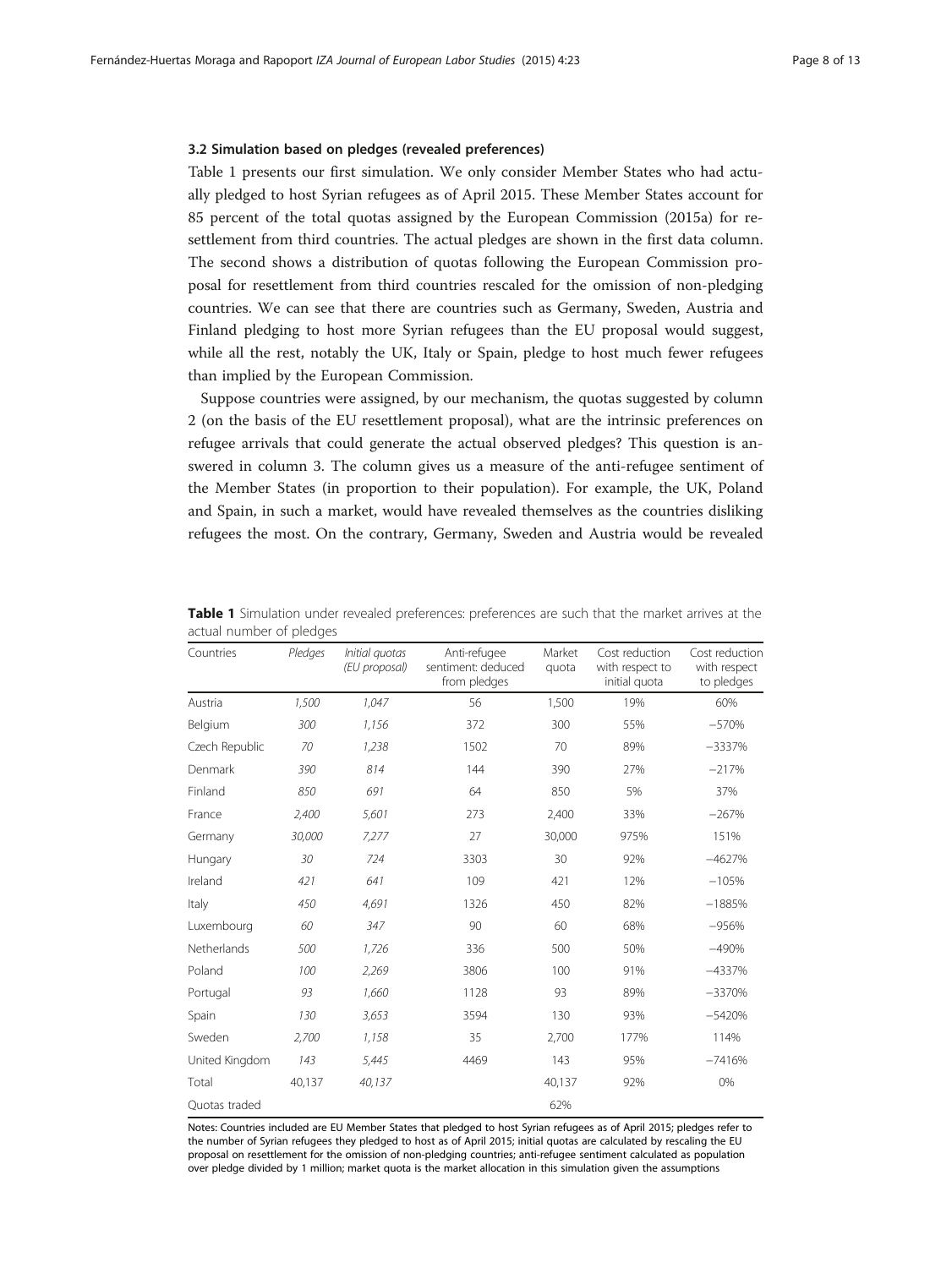as the most refugee-friendly countries. How do we attain this number? We would just need to equate marginal costs across countries to the market-clearing price so that:

$$
c'_{i}\left(r_i^{pledged}\right) = \gamma_i^{revealed} \frac{r_i^{pledged}}{pop_i} = p
$$

From this, we can get  $\gamma_i^{revaled}$  as:

$$
\gamma_i^{revealed} = \frac{pop_i}{r_i^{pledged}}
$$

The number shown in column 3 is the  $\gamma_i^{revaled}$  calculated as explained above and divided by 1 million to make it readable.

About 62 percent of all the quotas allocated according to column 2 would be traded, generating an overall 92 percent cost reduction with respect to the EU distribution of quotas. By definition, the total cost would not vary with respect to the pledges from column 1, but the distribution of costs would certainly change substantially. The market would benefit Germany, Sweden and Austria, who would be paid by countries such as the UK, Spain and Hungary.

In monetary terms, we can take the polar cases of Germany and the UK. Suppose that we equate the marginal cost of the market to 10,000 euros, the per-refugee compensation given by the Asylum and Migration Fund. The total cost, both under the existing pledges and under the market, would be equal to 40,137 pledges times 10,000 euros, that is 201 million euros. Under the current system of pledges, Germany's cost would be equal to 150 million while the UK's cost would be limited to 715,000 euros. If the market were to be implemented, though, Germany would actually turn a profit of 77 million euros, while the UK's cost would rise to 54 million.

#### 3.3 Simulation based on Eurobarometer replies (stated preferences)

Of course, the simulation above is a very particular one. We can next assume that preferences have not been revealed by the current pledges but, instead, the true preferences of the Member States were reflected in the answers of their citizens to the Eurobarometer 380 (2011) question on the appropriateness of granting asylum to people in need. This exercise is performed in Table [2,](#page-9-0) where the taste parameter  $\gamma_i$  is no longer calculated but is taken instead as a given characteristic of each of the countries:

In this case, only a quarter of the initial distribution of quotas would be traded. The reason is that the differences in preferences are not as extreme as in Table [1](#page-7-0). The difference between the most refugee-friendly country (Sweden) and the less refugee-friendly one (Hungary) is less than 8 to 1, compared to 166 to 1 (Germany vs. the UK) in Table [1](#page-7-0). Given that there would be fewer trades, the total cost reduction with respect to the initial EU quotas is smaller than in Table [1](#page-7-0), just 27 percent instead of 62 percent.

The main difference would come from the comparison with the cost associated to existing pledges. The market would imply a cost reduction of 65 percent with respect to the voluntary pledges. The reason is that the pledges are very far from the optimal solution implied by the market. In other words, the pledges would be very different from Member States' true preferences, if the true preferences are correctly reflected in the Eurobarometer survey. The simulation is run under the assumption that countries' true cost corresponds to these preferences rather than to the revealed ones from Table [1](#page-7-0).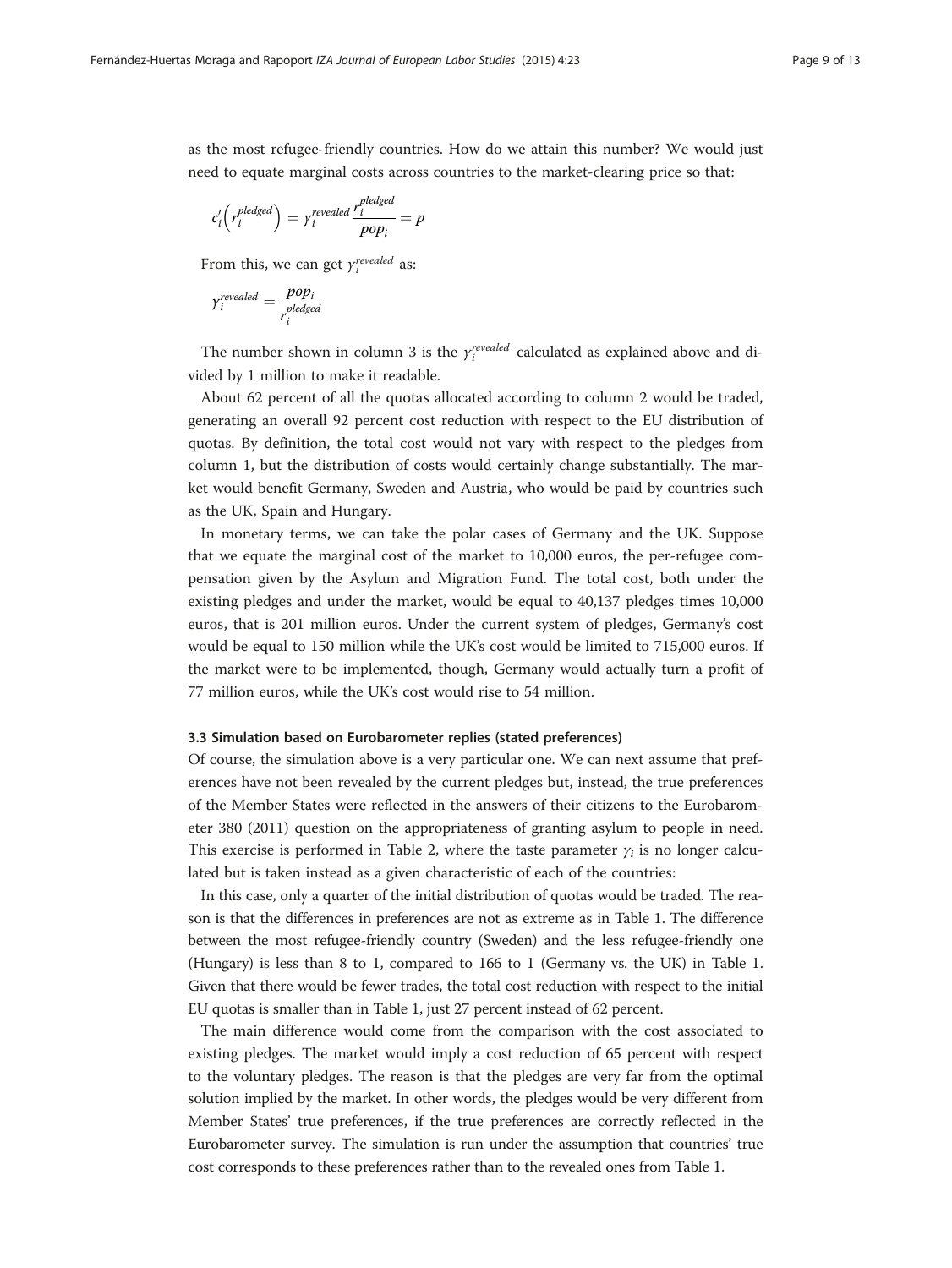| asymm to people in neca |         |                                 |                                                           |        |                                                    |                                              |
|-------------------------|---------|---------------------------------|-----------------------------------------------------------|--------|----------------------------------------------------|----------------------------------------------|
| Countries               | Pledges | Initial quotas<br>(EU proposal) | Anti-refugee sentiment Market quota<br>Eurobarometer 2011 |        | Cost reduction<br>with respect to<br>initial quota | Cost reduction<br>with respect to<br>pledges |
| Austria                 | 1,500   | 1,047                           | 19                                                        | 525    | 25%                                                | 63%                                          |
| Belgium                 | 300     | 1,156                           | 27                                                        | 488    | 33%                                                | $-888%$                                      |
| Czech Republic          | 70      | 1,238                           | 22                                                        | 564    | 30%                                                | $-21914%$                                    |
| Denmark                 | 390     | 814                             | 7                                                         | 945    | 3%                                                 | $-324%$                                      |
| Finland                 | 850     | 691                             | 12                                                        | 534    | 5%                                                 | 37%                                          |
| France                  | 2,400   | 5,601                           | 26                                                        | 2,976  | 22%                                                | $-325%$                                      |
| Germany                 | 30,000  | 7,277                           | 11                                                        | 8,801  | 4%                                                 | 94%                                          |
| Hungary                 | 30      | 724                             | 31                                                        | 377    | 23%                                                | $-44781%$                                    |
| Ireland                 | 421     | 641                             | 15                                                        | 361    | 19%                                                | $-88%$                                       |
| Italy                   | 450     | 4,691                           | 17                                                        | 4,144  | 1%                                                 | $-10617%$                                    |
| Luxembourg              | 60      | 347                             | 14                                                        | 45     | 76%                                                | $-715%$                                      |
| Netherlands             | 500     | 1,726                           | 19                                                        | 1,042  | 16%                                                | $-905%$                                      |
| Poland                  | 100     | 2,269                           | $\overline{7}$                                            | 6,418  | 335%                                               | 120790%                                      |
| Portugal                | 93      | 1,660                           | 13                                                        | 952    | 18%                                                | $-25971%$                                    |
| Spain                   | 130     | 3,653                           | 9                                                         | 6,128  | 46%                                                | $-42607%$                                    |
| Sweden                  | 2,700   | 1,158                           | $\overline{4}$                                            | 2,820  | 206%                                               | 119%                                         |
| United Kingdom          | 143     | 5,445                           | 25                                                        | 3,017  | 20%                                                | $-116062%$                                   |
| Total                   | 40,137  | 40,137                          |                                                           | 40,137 | 27%                                                | 65%                                          |
| Quotas traded           |         |                                 |                                                           | 25%    |                                                    |                                              |

<span id="page-9-0"></span>Table 2 Simulation under stated preferences: share of people in the special Eurobarometer 380 from 2011 disagreeing with the statement: "The EU member states should offer protection and asylum to people in need"

Notes: Countries included are EU Member States that pledged to host Syrian refugees as of April 2015; pledges refer to the number of Syrian refugees they pledged to host as of April 2015; initial quotas are calculated by rescaling the EU proposal on resettlement for the omission of non-pledging countries; anti-refugee sentiment calculated as the share of people in the Special Eurobarometer 380 from 2011 disagreeing with the statement: "The EU Member States should offer protection and asylum to people in need;" market quota is the market allocation in this simulation given the assumptions

In monetary terms, if we maintain the assumption that the marginal cost of the market equates the 10,000 per-refugee compensation from the Asylum and Migration Fund, then the total cost of the market would still be 200 million euros as in Table [1](#page-7-0). As a result, we would infer the actual cost of the existing pledges to be 568 million euros according to our simulated cost functions.

Considering again the polar cases in this simulation, the most benefitted country with respect to the existing pledges would be Poland, which would actually earn 9 million euros through the market. Sweden would be the only other country to turn a profit. The reason is that residents of both countries declare to be particularly refugeefriendly, and this translates into a low cost of hosting refugees for them. Hence, they get paid a large sum by less refugee-friendly countries. On the opposite side, the UK would have the largest cost increase, from 34,000 euros to 39 million euros, although the biggest cost overall would correspond to France, with 41 million euros.

#### 3.4 General discussion

It is important to stress that the simulations above are for illustrative purpose only. We have (nor anyone has) any definitive evidence as to what countries preferences are in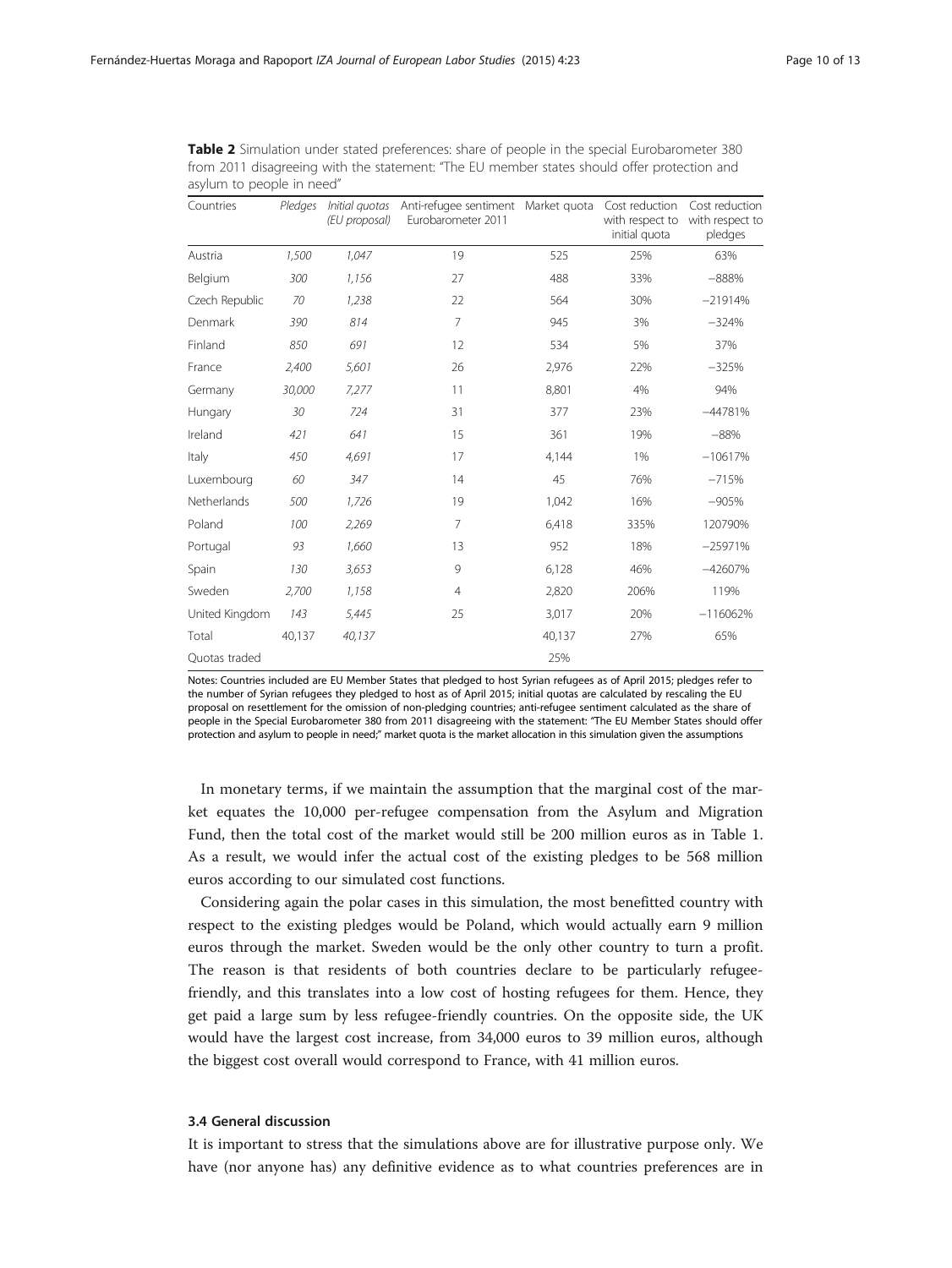reality (not to mention that governments can opt for policies that are only imperfectly reflecting people's preferences) or what cost-functions they imply. Actually, only a market-mechanism of the type we are proposing is able to reveal the true cost for countries of hosting additional refugees—and to result in a sensible "price" that can guide public decision-making.

Still, even though both approaches give us different results in terms of the efficiency of the market and the final distribution of costs that it would generate, they are useful in understanding the difficulties the EU is having in coordinating a response to the Syrian crisis. Both approaches conclude that a majority of countries lose with respect to an uncoordinated solution, at least given the initial distribution of quotas that has been proposed by the European Union. There are very few countries, mostly Germany and Sweden, that would actually benefit from a coordinated solution even if this was globally efficient as in our simulation presented in Table [2.](#page-9-0) This suggests that the initial distribution of quotas would need to be adjusted to make sure that all the Member States, or at least a majority of them, benefit from the coordinated policy. This is feasible as long as there are global gains, but it would require a level of information that it is unlikely to be available.

Given these considerations, we do not advocate a full implementation of our system to begin with. Instead, we believe our proposal should be tested on a reduced number of refugees, and possibly member states, before scaling it up. The objective would be to show that it actually generates substantial welfare gains both for refugees and for participating member states. It would also allow us to elicit some useful information on how to manipulate initial quotas so that a larger number of participating countries benefit from the market.

#### 4 Conclusion

The Common European Asylum System had been struggling to coordinate policies across Member States for a long time, but the refugee flights generated by the war in Syria made its problems more apparent and their solution more urging. The current paper takes the theoretical model developed in Fernández-Huertas Moraga and Rapoport ([2014\)](#page-12-0) and adapted by Fernández-Huertas Moraga and Rapoport [\(2015\)](#page-12-0) to the coordination of the reception of refugees and asylum seekers in the European Union and goes on to simulate how it would work in the context of the Syrian refugee crisis.

Our proposal consists of three main elements. The first one is a distribution of responsibilities across Member States according to some criterion. This issue has already been tackled by the European Commission when launching their European Agenda on Migration. Secondly, we argue that refugee preferences need to be taken into account by allowing them to choose their preferred destination within the European Union as long as there are refugee quotas available. Similarly, receiving countries preferences regarding refugee types could also be taken into account. We would implement this choice through the adoption of one of the classical matching mechanisms that have been typically used to assign students to colleges or doctors to hospitals. Thirdly, allowing Member States to trade the quotas assigned by the European Commission would ensure that refugees end up going to the countries where it is less costly or more beneficial to host them.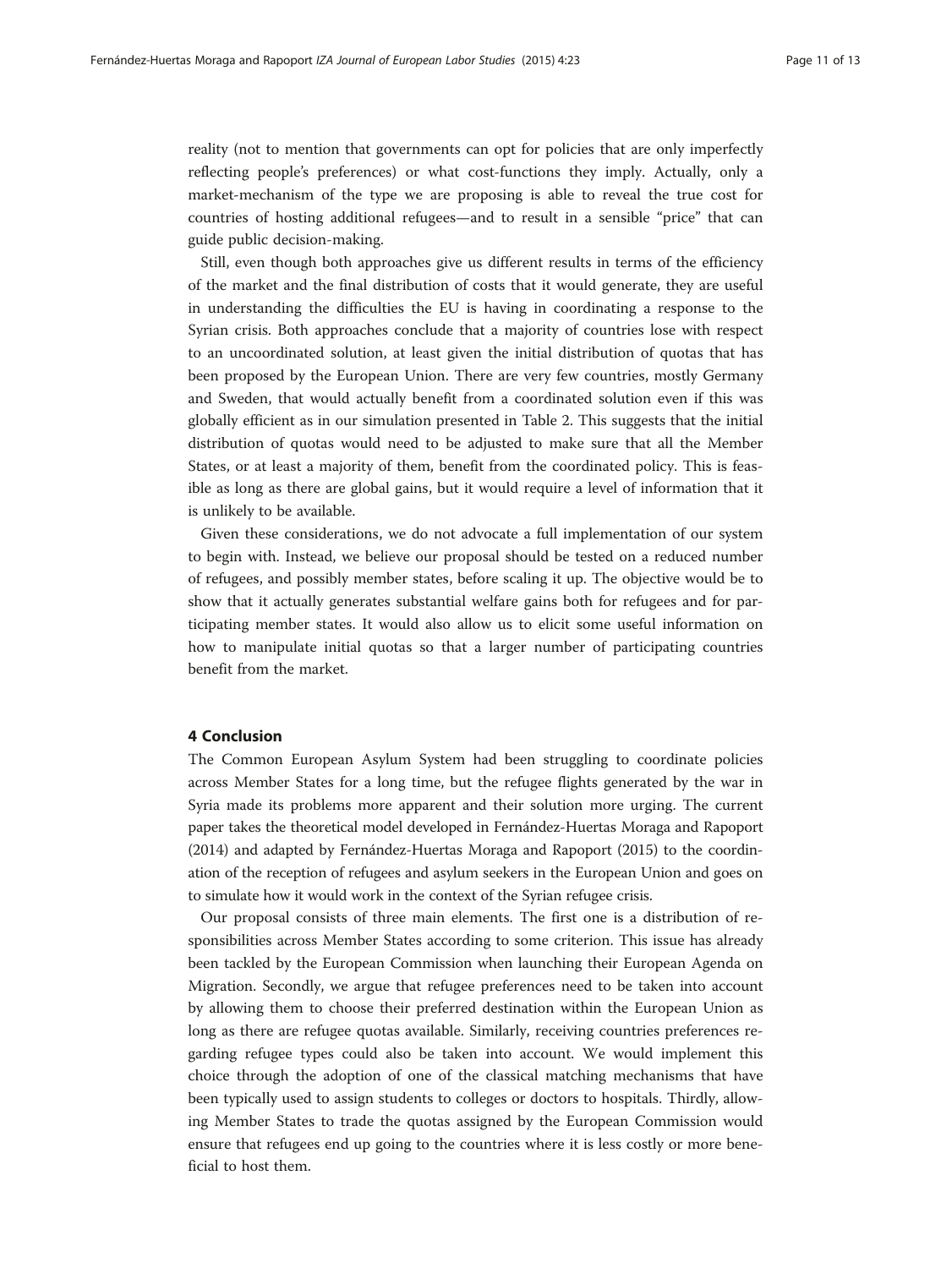Our paper simulates two potential outcomes of such a market under different assumptions on the actual cost functions of countries. We take two approaches to simulate the cost functions: a revealed preferences approach, deducing preferences from pledges to host Syrian refugees that were made at the beginning of 2015; and a stated preferences approach, taking average answers across countries about refugee protection from Eurobarometer surveys. Of course, both simulations give rise to very different outcomes. Nevertheless, they are helpful to understand the potential costs and benefits that such a system may have for individual countries, which explains why some of them might be more or less in favor of coordinated solutions. We argue that this potential variety of outcomes is a rationale for policy experiments that would include our proposal.

As a way forward, we advocate the market component of our proposal as a solution to the lack of flexibility of the existing EU system and of the European Agenda on Migration. The market would allow Member States to modulate their contribution to the CEAS in terms of reception of refugees or just financial compensations according to their own different preferences and particular situations in different points in time. The market does not imply that countries can shy away from their responsibility in providing protection. It just gives them additional maneuvering space in contributing to the general public good.

Furthermore, the inclusion of the matching mechanism ensures the protection of individual refugee rights so that none of them are forced to relocate to an undesired destination. Moreover, the opportunity to express preferences offers additional opportunities to increase efficiency for both refugees and receiving countries, which can be used either to reduce overall costs or to increase the total number of refugees receiving protection in the European Union.

### Endnotes

1 <http://www.unhcr.org/55016fff6.html>

2 <http://www.unhcr.org/551aa6736.html>

 $3$ The mechanism is conceived in such a way that it is "incentive compatible;" that is, it generates a truthful revelation of preferences, both of the migrants (refugees) and the countries.

<sup>4</sup>This feature is not specifically considered in our paper but can be easily incorporated. For example, Roth ([2002\)](#page-12-0) explains how classical matching mechanisms can be modified to take into account the assignment of couples to residency positions in the US.

5 Data from<http://www.resettlement.eu/news/crisis-syria>. Web accessed on 4-13-2015.

6 [http://www.independent.co.uk/news/world/middle-east/syrian-refugees-with-four](http://www.independent.co.uk/news/world/middle-east/syrian-refugees-with-four-million-people-languishing-in-camps-in-turkey-lebanon-and-jordan-the-un-calls-for-organised-quota-system-10031404.html)[million-people-languishing-in-camps-in-turkey-lebanon-and-jordan-the-un-calls-for](http://www.independent.co.uk/news/world/middle-east/syrian-refugees-with-four-million-people-languishing-in-camps-in-turkey-lebanon-and-jordan-the-un-calls-for-organised-quota-system-10031404.html)[organised-quota-system-10031404.html](http://www.independent.co.uk/news/world/middle-east/syrian-refugees-with-four-million-people-languishing-in-camps-in-turkey-lebanon-and-jordan-the-un-calls-for-organised-quota-system-10031404.html)

7 <http://www.resettlement.eu/page/eu-funding-resettlement-erfamif>

#### Competing interests

The IZA Journal of European Labor Studies is committed to the IZA Guiding Principles of Research Integrity. The authors declare that they have observed these principles.

#### Acknowledgments

Jesús Fernández-Huertas Moraga (corresponding autor: jesus.fernandez-huertas@uam.es) declares that he has observed the IZA Guiding Principles of Research Integrity; Hillel Rapoport (Hillel.Rapoport@univ-paris1.fr). We are grateful to